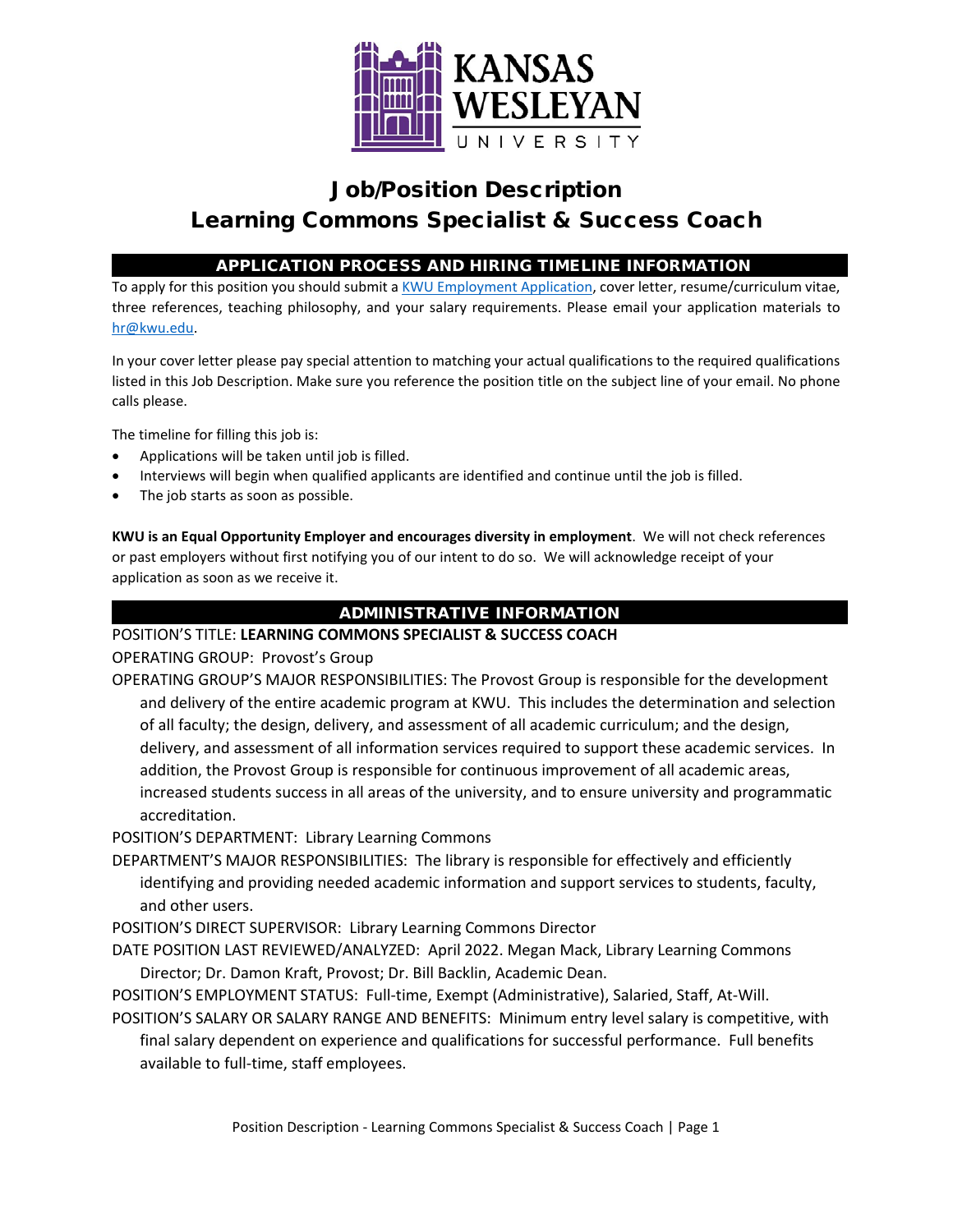## POSITION INFORMATION

POSITION'S SUMMARY: The Learning Commons Specialist & Success Coach provides programming, reference, and circulation services for Kansas Wesleyan University students, faculty, and staff and the Salina community. They will also be responsible for student support through advising and coaching first-year students in conjunction with the Albert Nelson Student Success Center and assisting in making the library a fun and engaging place to visit and use in the pursuit of knowledge, information, and social interaction.

POSITION WORKS WITH: University user groups such as students, faculty, and adjuncts. Library and Provost group staff as well as faculty and academic committees. University wide non-academic staff and other community and area stakeholders including outside users, consortium users, and other interested parties.

POSITION'S STAFF AUTHORITY: Directly manages the student work-study staff of 6-8 employees. POSITION'S BUDGET AUTHORITY: None.

POSITION'S PHYSICAL WORKING CONDITIONS: Office, library, classroom, and general campus environment. Able to climb stairs and lift 20 pounds on a daily basis.

POSITION'S UNUSUAL HAZARDS OR WORKING CONDITIONS: None.

- POSITION'S EQUIPMENT/RESOURCES: University database systems, Canvas learning management system (LMS), university phone system, Koha-ILS, OCLC, etc.
- POSITION'S WORK SCHEDULE: Proposed office hours: 2:00 PM-11:00 PM, Sunday through Thursday during the academic year, plus occasional additional hours needed to achieve the goals and staffing of the library. Hours will vary during breaks and summer. It is expected that this position will work approximately 2,080-2,300 hours per year.

POSITION'S TRAVEL REQUIREMENTS: Some travel is required, primarily for job related conferences and personal development, as well as for library supplies and other necessities.

# POSITION RESPONSIBILITIES AND PERFORMANCE MEASURES

**POSITION'S ESSENTIAL RESPONSIBILITIES (95%)**:

- **Programming (30%):** Provide in-house programs, campus outreach, off-campus outreach, passive and social media programming meant to engage students and other patrons in academic and social interaction.
- **Coaching (35%):** Advising/coaching one-on-one or in a small-group setting with first-year students. Helping them successfully transition and maneuver through their first year of college life.
- **Reference/Circulation (15%):** Provide professional library reference and research services using the Integrated Library System, Dewey Decimal Classification system, the Internet, and other electronic resources. Processing library materials for circulation.
- **Library Staff Management (15%)**: Responsible for training, scheduling, supervising and evaluating work-study student workers in circulation and as needed for special projects.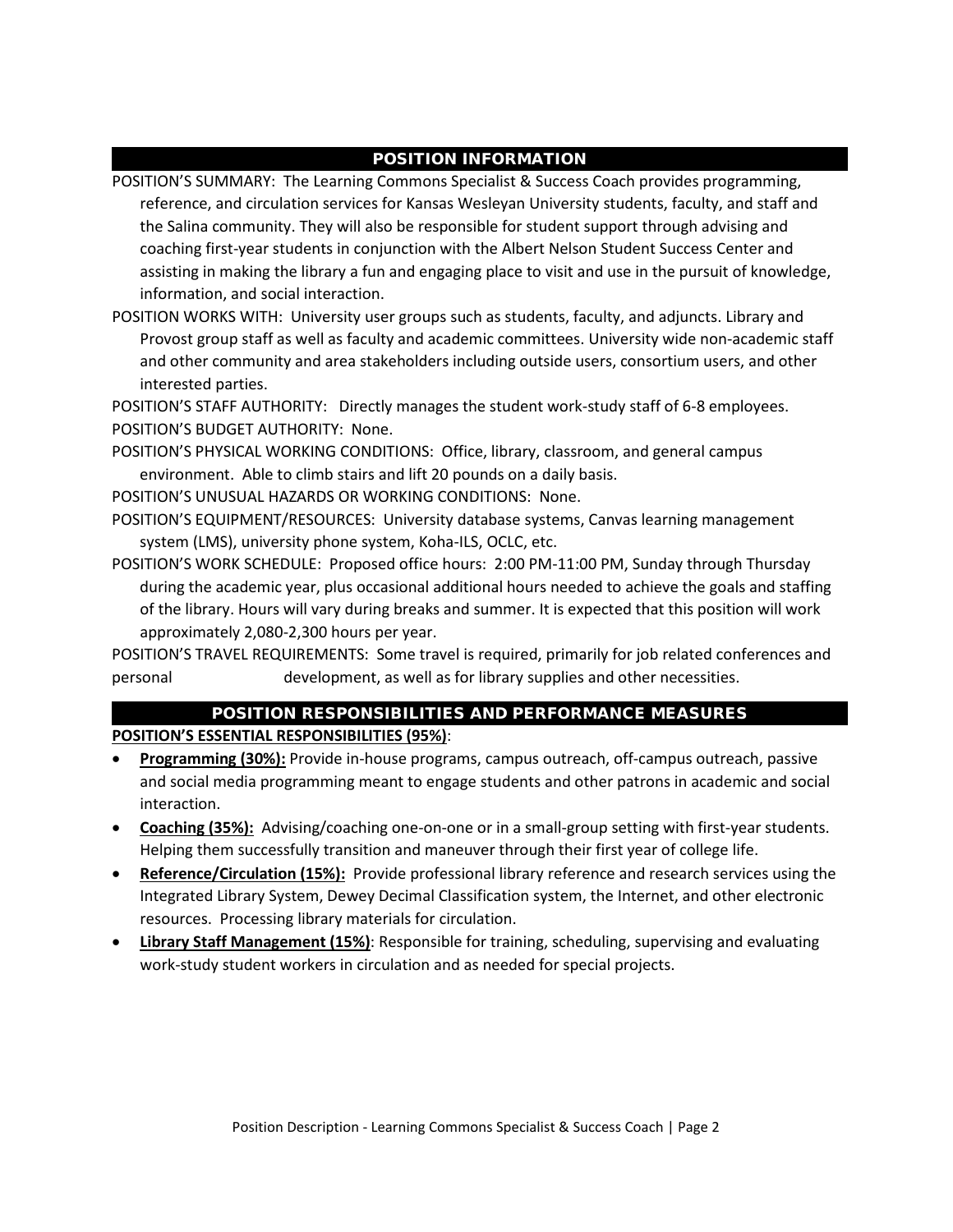## **POSITION'S OTHER DUTIES (5%):**

- **Statistics and Recordkeeping: (2%):** Record, maintain, and report library and assessment statistics.
- **Library Facilities and Equipment/Furnishings Management (2%)**: Make recommendations to the Learning Commons Director concerning the purchase, use, and improvement of the Memorial Library facilities for improved customer satisfaction and use. In charge of the building in the absence of the Learning Commons Director.
- **Other duties (1%)** as assigned by the Learning Commons Director.

## POSITION QUALIFICATIONS

### **EDUCATION**:

- MINIMUM REQUIRED: Bachelor's degree
- PREFERRED:
	- Bachelor's degree in information management, communications, history, or English; Special preference will be given to any of the following two options:
		- 1. Master's in Library and Information Science (from an ALA-accredited program) or a related field (from an accredited college or university); or a
		- 2. Master's degree from an accredited institution in mathematics, English, or computer studies.

#### **CERTIFICATIONS/LICENSES**:

- MINIMUM REQUIRED: Valid driver's license
- PREFERRED: None

#### **WORK EXPERIENCE**:

- PREFERRED:
	- Two or more years of work experience directly related to the responsibilities listed above.
	- Experience facilitating successful library programming initiatives.
	- Experience working in an academic library.

#### **KNOWLEDGE, SKILLS, ABILITIES, and ATTITUDES – KSAA'S**:

- MINIMUM REQUIRED:
	- **•** Demonstrated organizational and planning skills.
	- **Strong service orientation.**
	- Knowledge of computer, Microsoft Office applications and library-related software.
	- Ability to communicate effectively, both orally and written, with key constituencies, including faculty, staff and students.
	- **Demonstrated ability to work collaboratively with colleagues.**
	- **Experience working effectively with diverse populations.**
- PREFERRED:
	- **Ability to utilize new technology for librarianship, teaching, and scholarship.**
	- Experience with current electronic and traditional instructional technologies.
		- Position Description Learning Commons Specialist & Success Coach | Page 3